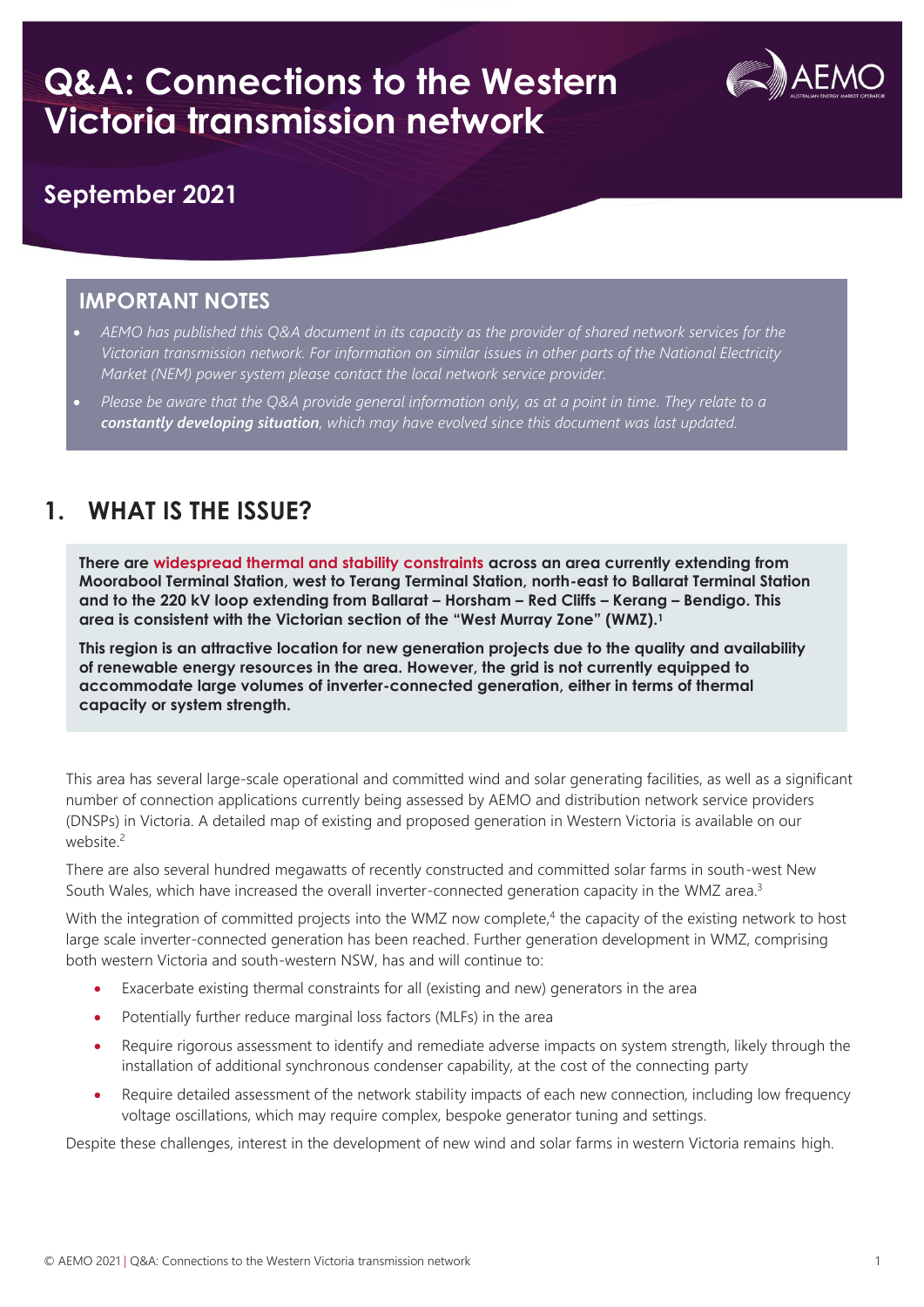

#### **September 2021**

#### **2. WHAT DOES THIS MEAN FOR ME AS AN EXISTING OR FUTURE WIND OR SOLAR FARM DEVELOPER?**

**Generator access to the network is not guaranteed under the NEM framework, and the output of connected plant is likely to be constrained more frequently and to a greater degree.**

**New and existing generation across large parts of the WMZ will be materially constrained for significant periods of time pending large-scale network investments. This will restrict commercial output and may prevent or delay completion of commissioning for new projects.** 

**Connections that rely on future regulated upgrades to the network cannot be assessed until those upgrades are substantially complete.**

#### **Thermal constraints**

When the loading along the transmission lines exceeds the thermal limit, or stability limits are exceeded, the amount of generation output that can flow through them is restricted. When this happens, generators located near these lines are dispatched at less than their full output. This problem will be exacerbated as the number of connections increase along these lines.

To manage the potential impact of single contingencies on network limits, and frequency stability, AEMO has limited the combined output of generation in western Victoria. These limits will apply at least until committed and planned transmission network upgrades can be completed (see question 6).

If AEMO considers it necessary for adequate system operation and maintenance of power system security, nonscheduled generators may need to participate in central dispatch and could also be constrained.

#### **System strength and stability**

Due to low system strength in the area, additional constraints and remediation works will almost certainly be required for all new or modified generation connections. These works may include installation of synchronous condensers or other plant to raise fault levels. High volumes of existing and committed generation in the area mean that additional special protection schemes to manage system strength impacts are unlikely to be feasible due to their impact on power system operation and security.

For more information on system strength, see AEMO's System Strength Impact Assessment Guidelines (effective from 1 July 2018).<sup>5</sup> This document outlines the principles and methodologies used to assess the system strength impacts of a new or modified generating system.

Developers should be aware that given these considerations, new or modified connections in this area will be more complex and time-consuming to assess and could require significantly more expensive plant adjustments and additions. To ensure that new plant does not exacerbate stability concerns (for example by contributing to low voltage oscillations), plant settings must be specifically configured for the network conditions and extensively modelled.

There is heightened risk that system constraints could materially limit generation in way that significantly delays commissioning processes.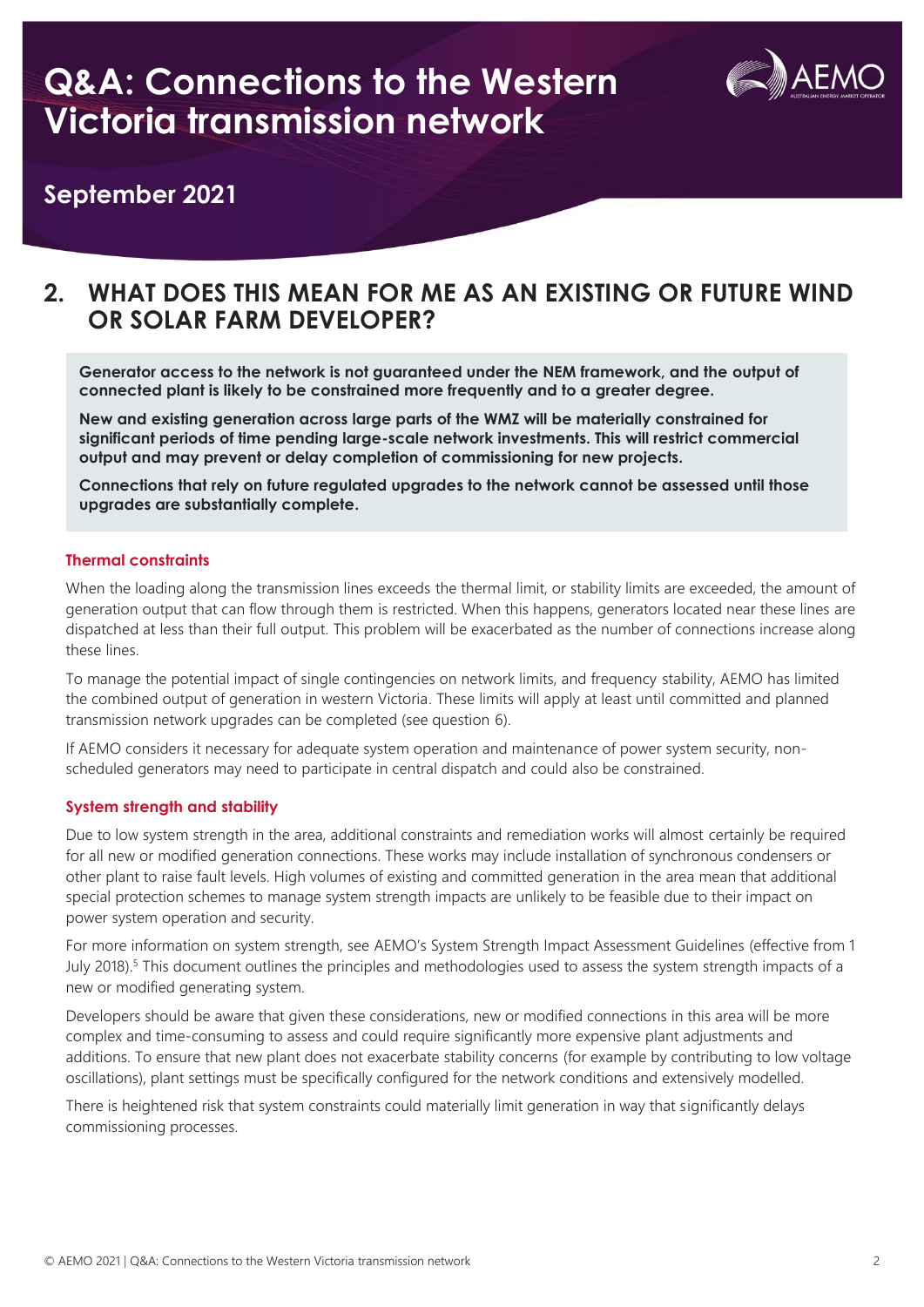

### **September 2021**

#### **Outage constraints**

As more generation connects, the impact of planned transmission network outages will become more significant, to the extent that an outage of any one of the many elements in the Western Victorian transmission system will result in curtailment of most generation in Western Victoria. AusNet Services requires regular outages on the transmission network to conduct routine maintenance and refurbishment works. Over the life of a proponent's facility, including during commissioning, there may be a need for extensive outages to address long term maintenance issues and/or line replacement.

#### **Marginal loss factors**

Based on current prevailing network load flows and calculation methodologies, MLFs for generation in Western Victoria will likely continue to decrease as more generation connects in the area. This means that all affected generators will likely receive less spot market revenue for their measured output. More detail is provided in question 7.

## **3. HOW WILL MY GENERATOR'S OUTPUT BE AFFECTED?**

Several factors can affect which generators are dispatched, and how much they could be constrained. In addition to variable operational conditions and economic considerations (including bid amounts), the location of each generator relative to a network constraint and each other may be a significant factor.

Voltage stability and ancillary service constraints are resulting in pre-contingent constraints being applied to generators to limit the total lost generation for a single contingency. Pre-contingent constraints include not only any generators that would trip as a direct result of a specific fault, but also any remote generators that trip or reduce output on a control scheme action following the fault.

There will be an increasing need to apply pre-contingent constraints to ensure the power system is operated within its technical limits. Constraints can be particularly onerous during prior planned and unplanned (forced) outages. When reviewing planned outages (proposed by AusNet Services and other service providers), for maintenance and upgrades, AEMO considers several factors, such as:

- Forecast demand
- Weather conditions
- Other line outages
- Generator availability
- Gas outages
- Interconnector availability.

AEMO applies operational constraints to generators to ensure the system is operated in a secure state. The north-west Victorian network essentially has three AC connections to the main system, via Darlington Point, Ballarat, and Bendigo. For planned outages, AEMO plans for loss of the remaining connection which can radialise the entire north-west network. Whether and how a particular generator is affected will depend on its characteristics, location, system strength limitations, and connection configuration. Establishing the potential impact on a particular connection requires detailed studies using accurate computer modelling information provided by generators. Any future connections could materially change the outcomes.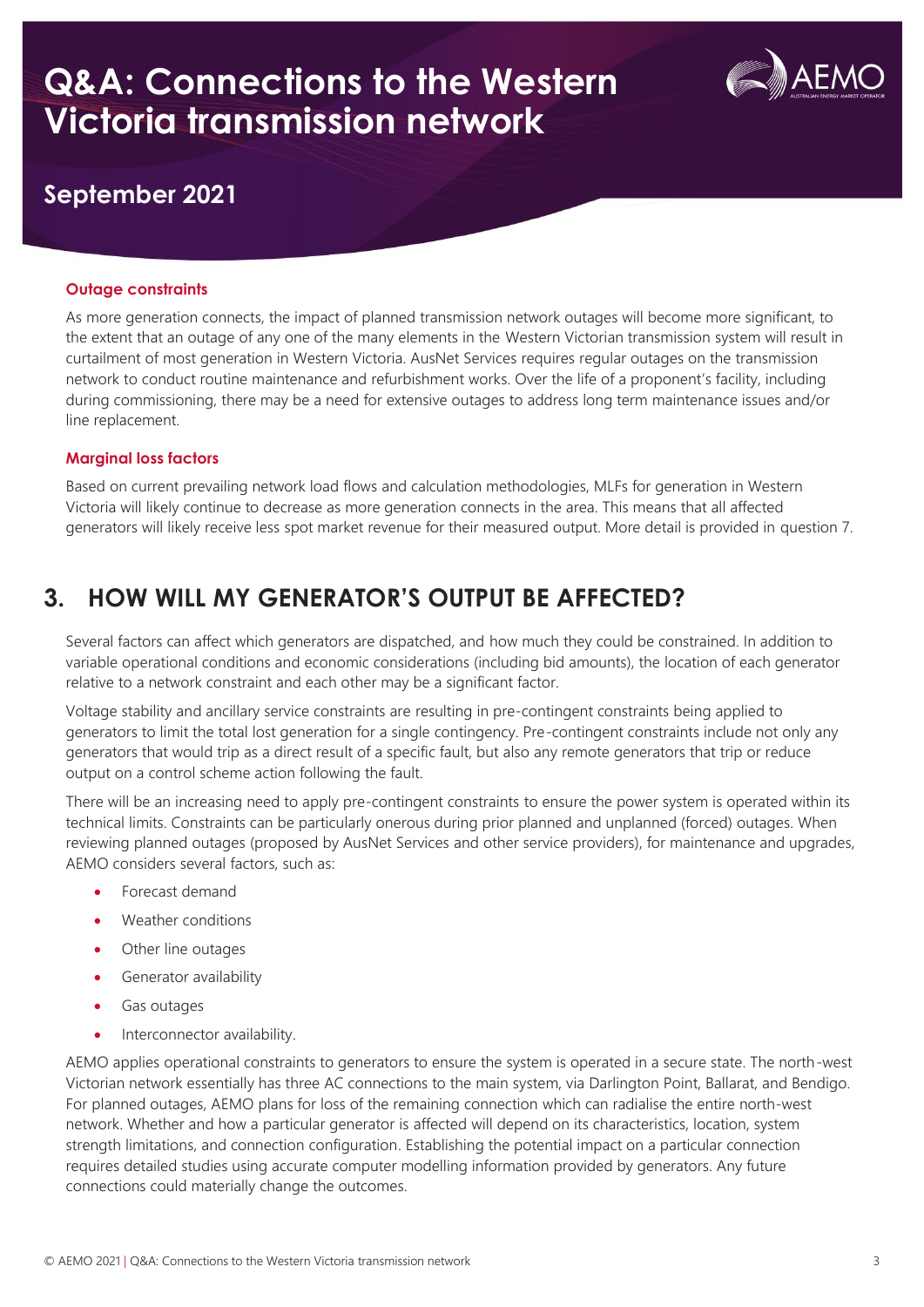

**September 2021**

### **4. ARE THERE OTHER FUTURE RISKS OR LIMITS THAT COULD AFFECT MY OUTPUT?**

There are many possible outcomes or scenarios that could increase risk for generators in north-west Victoria.

As one example, AEMO is currently investigating the impact of high densities of solar and wind generation, including the potential for rapid ramping events, at various geographical areas.

If adverse impacts on the power system are identified, AEMO would need to take measures to manage power system security. This could include constraining generation, particularly where environmental conditions result in a significantly higher risk.

Further, AEMO has observed sub-synchronous oscillations of 16-19 Hz in the WMZ.<sup>6</sup> To identify and where possible resolve these issues, AEMO is:

- Working with relevant network service providers to install appropriate monitoring equipment
- Engaging with network service providers, participants, and broader power system engineering community nationally and internationally.

## **5. CAN AEMO STOP NEW CONNECTIONS IN THE AREA?**

AEMO must process every connection application it receives and make offers to applicants who meet the relevant National Electricity Rules requirements. Offers may need to be conditional on the applicants funding additional transmission capacity to accommodate their connections, as well as system strength remediation requirements and performance standards.



Recently, there has been a significant increase in connections, as shown below.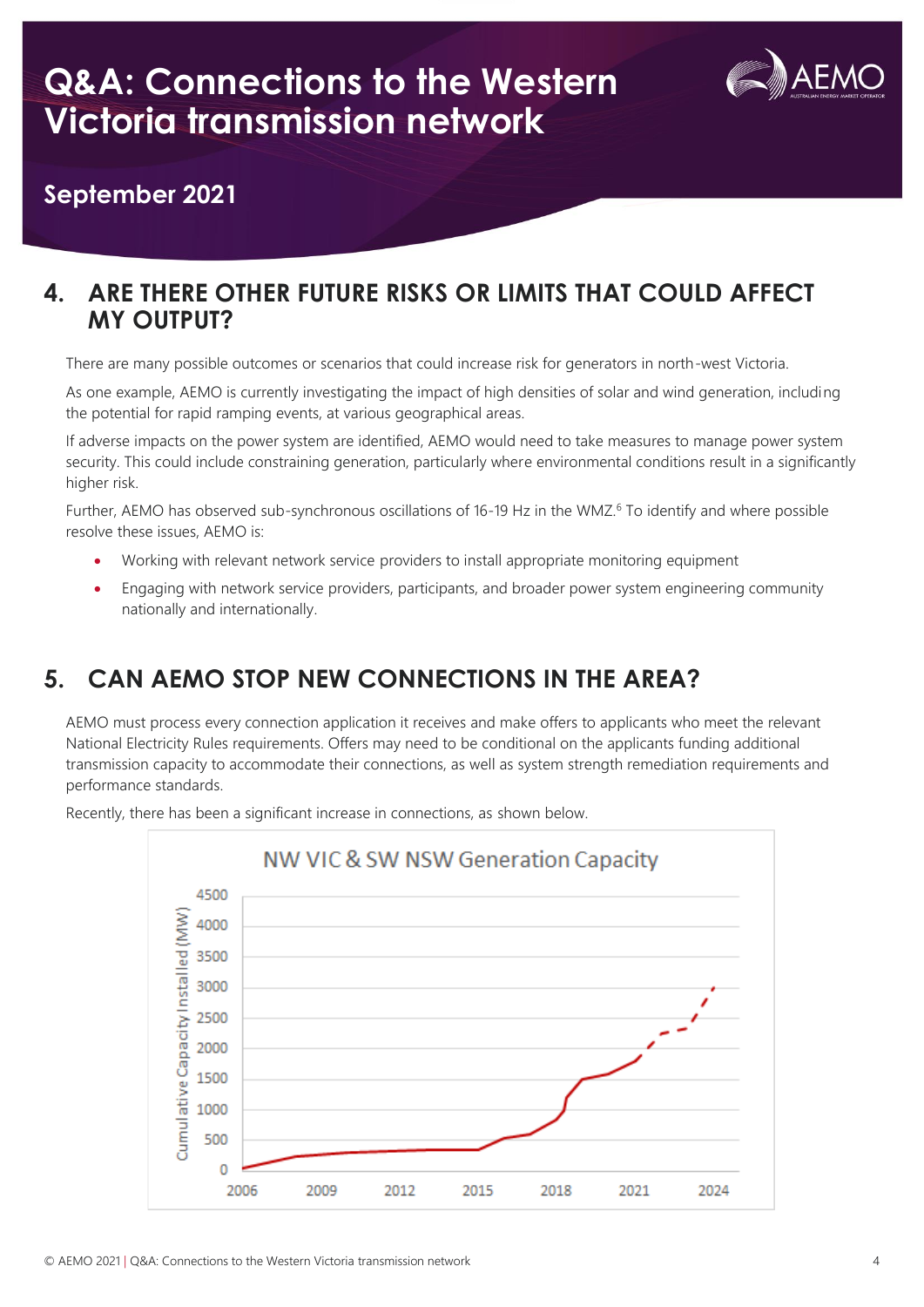

#### **September 2021**

## **6. HOW IS AEMO AND THE INDUSTRY ADDRESSING THIS SITUATION?**

AEMO is working closely with industry to evolve the power system through solutions that maintain power system security and deliver reliable and affordable energy to consumers. The initiatives AEMO is investigating and/or implementing in Victoria include the potential for shared generation connection solutions and reinforcing the power system to alleviate constraints.

#### **Shared connection solutions**

AEMO routinely initiates discussions with Network Service Providers and Connection Applicants to identify and develop potential opportunities for shared solutions to minimise connection costs and maximise the hosting capacity of the network, where this is both commercially and technically feasible.

#### **Alleviating constraints**

Augmenting the transmission network can relieve constraints. However, in exercising its functions as the shared transmission network planner for Victoria, AEMO can only plan to augment shared transmission network capacity if there are sufficient net benefits to the broader market (that is, not solely to benefit connected or connecting generators) or if augmentations are funded by connecting generators.

Two examples of transmission projects earmarked for Western Victoria are described below. However, these projects' ability to alleviate network constraints will be affected by the number of existing and future connections to those parts of the transmission network.

#### **Western Victoria Transmission Network Project**

In July 2019, AEMO completed a Regulatory Investment Test for Transmission (RIT-T) to assess solutions to address forecast thermal constraints in Western Victoria.

The preferred option identified by the RIT-T will support additional generation connections in Western Victoria and includes short term (present to 2021) and medium term (2021 to 2025) solutions.

More information can be found in the Project Assessment Conclusions Report (PACR) on the AEMO website.

In December 2019, Mondo, the commercial division of AusNet Services Group, was awarded the contract to consult on, design, seek planning approvals for, build, own, operate and maintain the transmission augmentations identified in the preferred option. The latest project information is available on AusNet Services' dedicated project website.<sup>7</sup>

The Western Victoria Transmission Network Project is a first step in a much larger, strategic transmission infrastructure development plan underway to assess and coordinate future transmission and generation across the NEM, as outlined in AEMO's 2020 Integrated System Plan and the AEMO 2020 Victorian Annual Planning Report.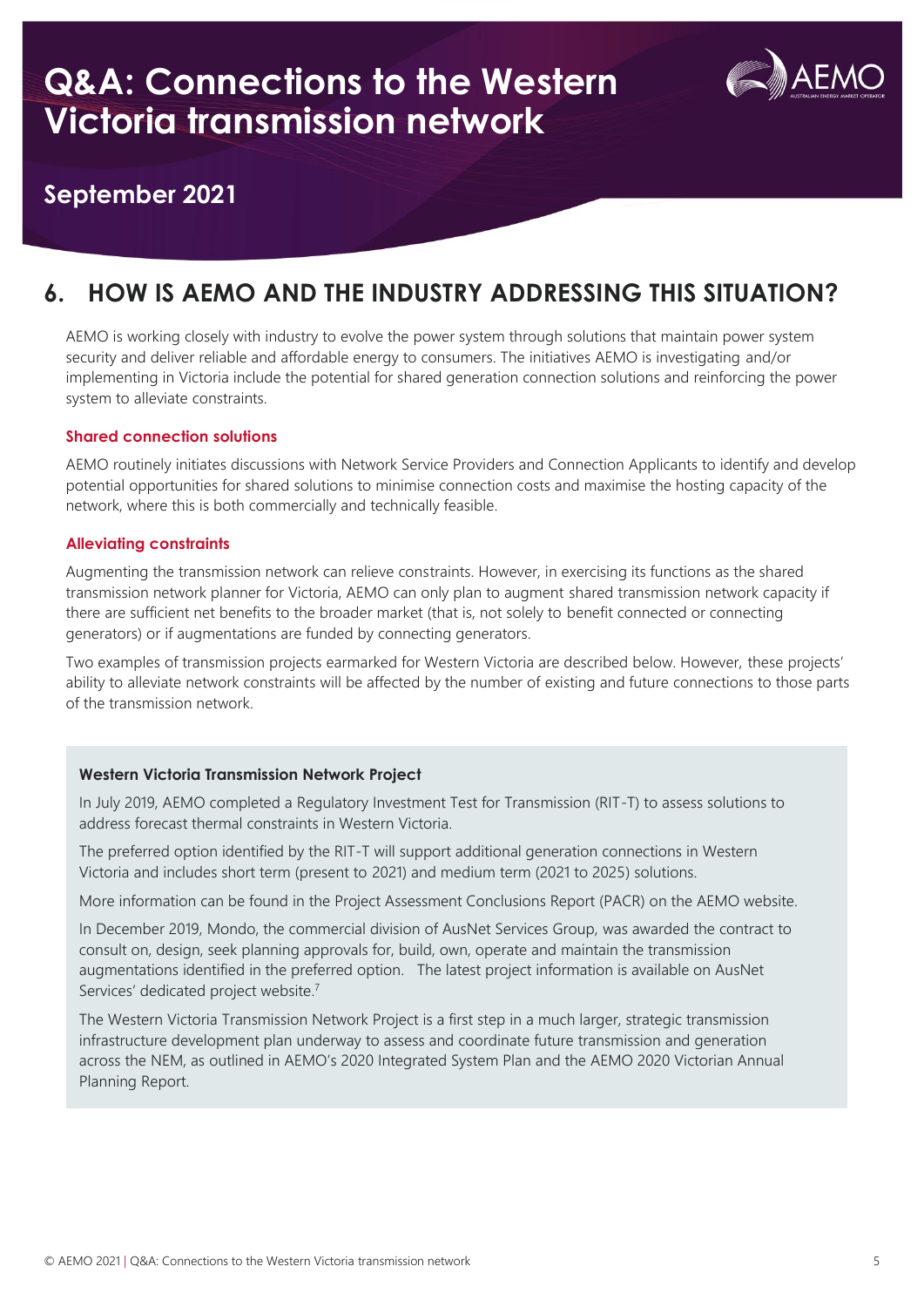

### **September 2021**

#### **Project EnergyConnect**

ElectraNet's "EnergyConnect" project is expected to generate a range of benefits for South Australia, New South Wales, and Victoria, including enabling a greater mix of renewable generation to connect to the transmission network. The proposed project includes a high-capacity interconnector between South Australia and New South Wales, with an added connection to north-west Victoria including a new line between Red Cliffs and Buronga.

At this stage of Project EnergyConnect's design, its impact is not included in the assessment of connection applications. AEMO's Victorian Connections team will provide further updates as its design progresses further. Please see the EnergyConnect website for current information on its status.<sup>8</sup>

#### **Improving system strength**

As power system operator, AEMO also conducts periodic assessments of minimum system strength requirements for each region of the NEM. Further, the Victorian Government has an initiative underway to increase system strengthen services across the Murray River, Western Victoria, and South West Renewable Energy Zones (REZs).<sup>9</sup> This initiative is explained in its Victoria REZ Development Plan Directions Paper (published February 2021).<sup>10</sup> The Victorian Government has requested that AEMO manage the Expression of Interest and tender processes for stage 1 of its REZ development plan. 11

### **7. HOW DOES THIS AFFECT MARGINAL LOSS FACTORS?**

Investors should carefully consider the impact of MLFs when assessing the financial viability of a project, including exposure to future MLF changes over time.

If power flow from an area of the network increases in the direction of the regional reference node (RRN), the generator MLFs for that area will decrease. In Victoria, the RRN is at Thomastown in Melbourne.

The connection of new generation in north-west Victoria has increased power flow from that area toward the RRN and contributed to MLFs in the area decreasing, with some generators experiencing a decline of several percent year-onyear. The connection of additional generation may cause the MLFs in the area to drop further.

If the transmission network connecting the north-west Victoria area to the RRN is augmented, the MLFs in the area could increase, however this could also be offset by additional connections. The materiality of any change in MLFs would largely depend on the nature of the augmentation and other factors. Other factors that can also affect MLFs include:

- Changes in local demand growth and behaviour
- Changes in interconnector flows
- Retirement of baseload generation
- Increased energy storage or rooftop solar installations.<sup>12</sup>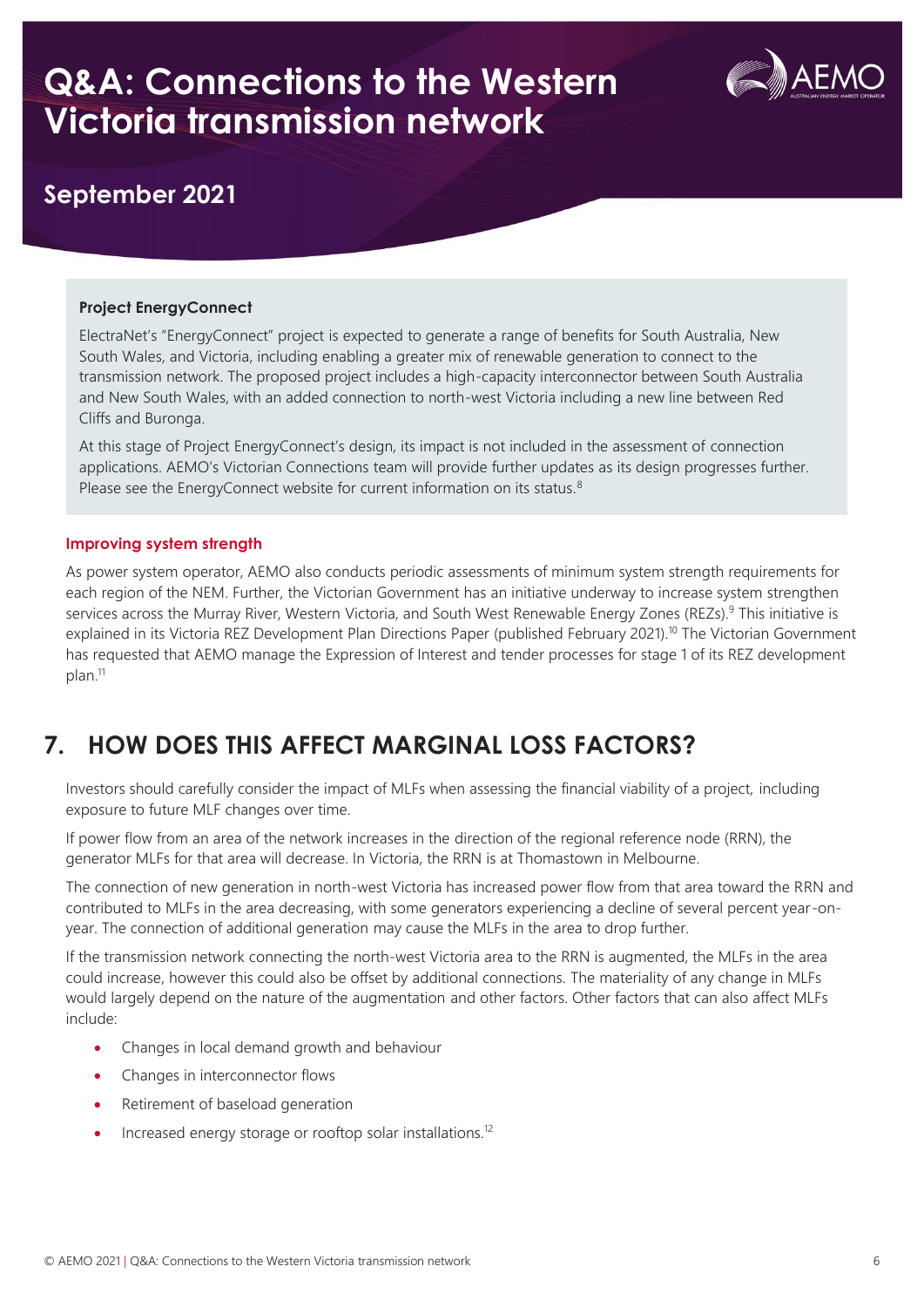

### **September 2021**

## **8. WHAT CAN I DO TO REDUCE THE IMPACT OF SYSTEM CONSTRAINTS?**

There are several actions available to project developers that could assist in alleviating the network congestion, including:

- If the project is in its early stages, assess the extent to which additional plant costs, unpredictable constraints, or loss factors could impact project viability, and consider alternative options
- Investigate potential energy storage solutions to store excess electricity generated by a wind or solar farm
- Remediation works to address system strength limitations, noting the feasible system strength remediation options may be limited
- Configure the connection to minimise ancillary services constraints. AEMO's preference is for connected parties to be fully switched, but alternatives may be considered in some circumstances
- Consider technology outputs (generation sources) which are complementary/anti-correlated to existing generators
- Tune control systems to ensure they can be safely integrated to the broader power system, covering system normal as well as prior outage operating scenarios
- Fund the cost of augmentation or other works by the network service provider to alleviate congestion, noting this will not guarantee exclusive access to the increased network capacity.

## **9. WHERE CAN I FIND MORE INFORMATION?**

| Victorian transmission<br>connection enquires | vic.connections@aemo.com.au                                                                                                                                                |
|-----------------------------------------------|----------------------------------------------------------------------------------------------------------------------------------------------------------------------------|
| <b>West Murray Zone</b>                       | https://aemo.com.au/en/energy-systems/electricity/national-electricity-                                                                                                    |
| information                                   | market-nem/participate-in-the-market/network-connections/west-murray                                                                                                       |
| Victorian Annual<br><b>Planning Report</b>    | https://aemo.com.au/en/energy-systems/electricity/national-electricity-<br>market-nem/nem-forecasting-and-planning/victorian-planning/victorian-<br>annual-planning-report |
| <b>Integrated System Plan</b>                 | https://www.aemo.com.au/energy-systems/major-publications/integrated-<br>system-plan-isp                                                                                   |
| <b>Western Vic RIT-T</b>                      | https://aemo.com.au/initiatives/major-programs/western-victorian-                                                                                                          |
| <b>Reports</b>                                | requlatory-investment-test-for-transmission/reports-and-project-updates                                                                                                    |
| <b>Binding constraints and</b>                | https://www.aemo.com.au/energy-systems/electricity/national-electricity-                                                                                                   |
| congestion                                    | market-nem/system-operations/congestion-information-resource                                                                                                               |